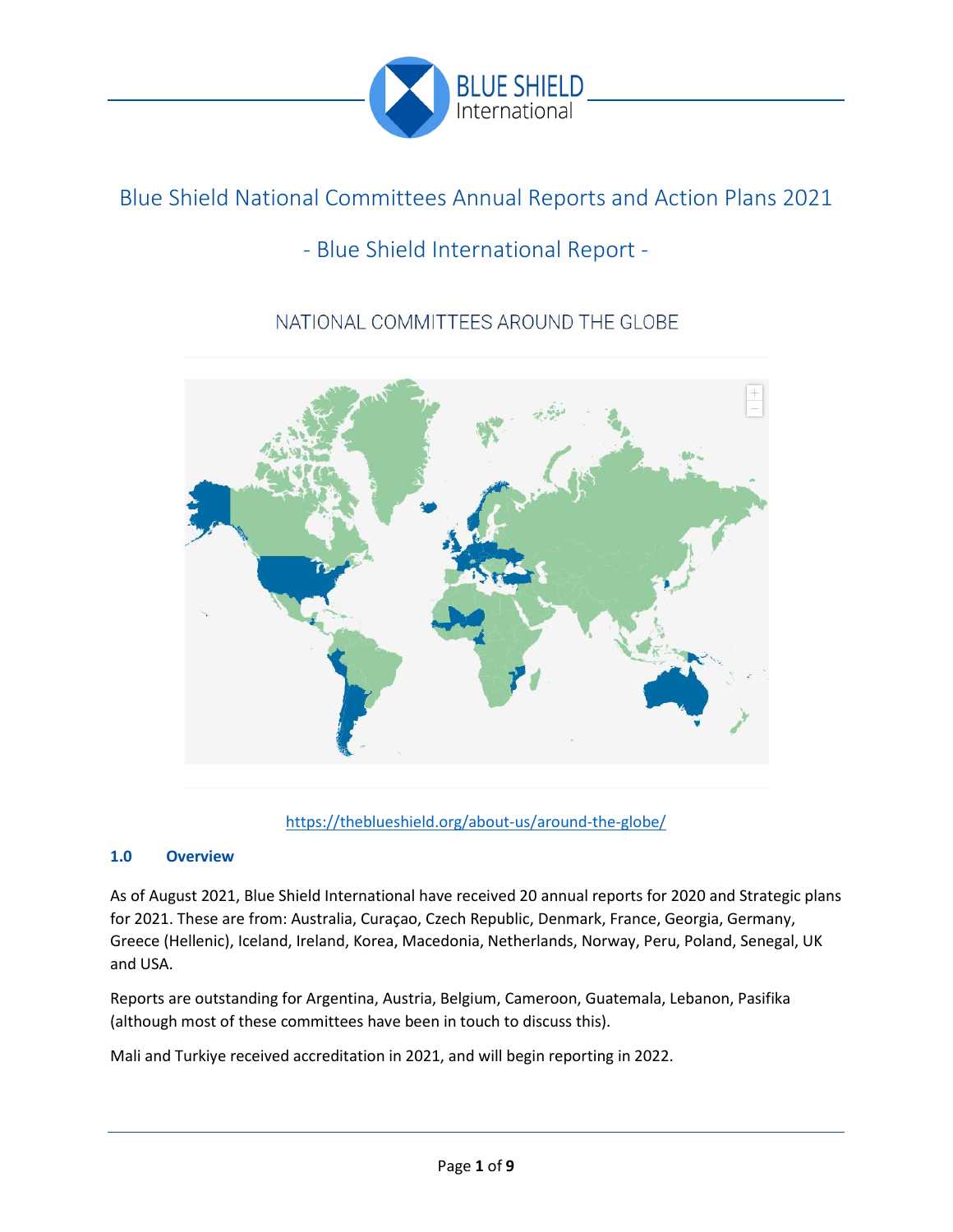

The following report summarises the activities and plans of the national committees according to the six areas of activity, and the challenges they face. There is a considerable amount of overlap between the six areas, and for ease of collation and standardisation in this report, some activities might be in different sections to those in the submitted reports.

It should be noted that no attempt is made to compare committees or committee activities: both are highly variable. Given this, no summary statistics are provided, as this may obscure the variation in committees.

# **2.0 Co-ordination and Building Connections**

The majority of activities concerned the building and strengthening of connections, nationally, regionally, and internationally. This includes, among other examples, Curaçao's initiative to establish a regional emergency group: the Caribbean Heritage Emergency Network (CHEN); both Georgia and Poland's cooperation with their national societies of the Red Cross; Senegal's negotiations with the Ministries of Culture and Tourism of Senegal for the development of the Senegalese cultural passport; the Hellenic Committee's long-term collaboration with the NGO Heritage & Museums and participation in the Mediterranean Online Forum "Circle the Med"; Norway's contact with FORK (The Forum for Risk Preparedness); and the Netherland's cooperation with CERL (Consortium of European Research Libraries). These examples show the breadth of topics within cultural heritage on which Blue Shield national committees (NCs) are seeking to build partnerships.

Many NCs worked to increase collaboration with their national armed forces on the presence of considerations for cultural property protection. Some examples include: Ireland's three-day course on Cultural Property Protection (CPP) for Peacekeeping Deployment; Poland's co-organisation and development of workshops and trainings with the Ministry of National Defence; the USA's Leader Professional Development sessions offered for various Military units and with NATO; the Netherland's contact with the Ministry of Defence, section Cultural Affairs & Information; Denmark's relationship building with the Danish Military Academy; and the UK's link to the British Army Cultural Property Protection Unit.

This also includes other related work, such as the USA's work on developing no-strike lists (or inventories) of sensitive cultural sites, continued with a focus on sites in Ukraine.

In the area of cooperation with law enforcement, the UK committee has cooperated on investigations relating to cultural property trafficking and theft. Similarly, Norway participated in a working group on the prevention of cultural crime with the Norwegian Ministry of Culture.

# **3.0 Education, training, and capacity building**

A large percentage of activities concerned awareness-raising on the work of the Blue Shield and NCs and the importance of cultural property protection. This could be considered within the area of activity relating to training, and capacity building. (Specific training and capacity building activities under other areas of activity are discussed there).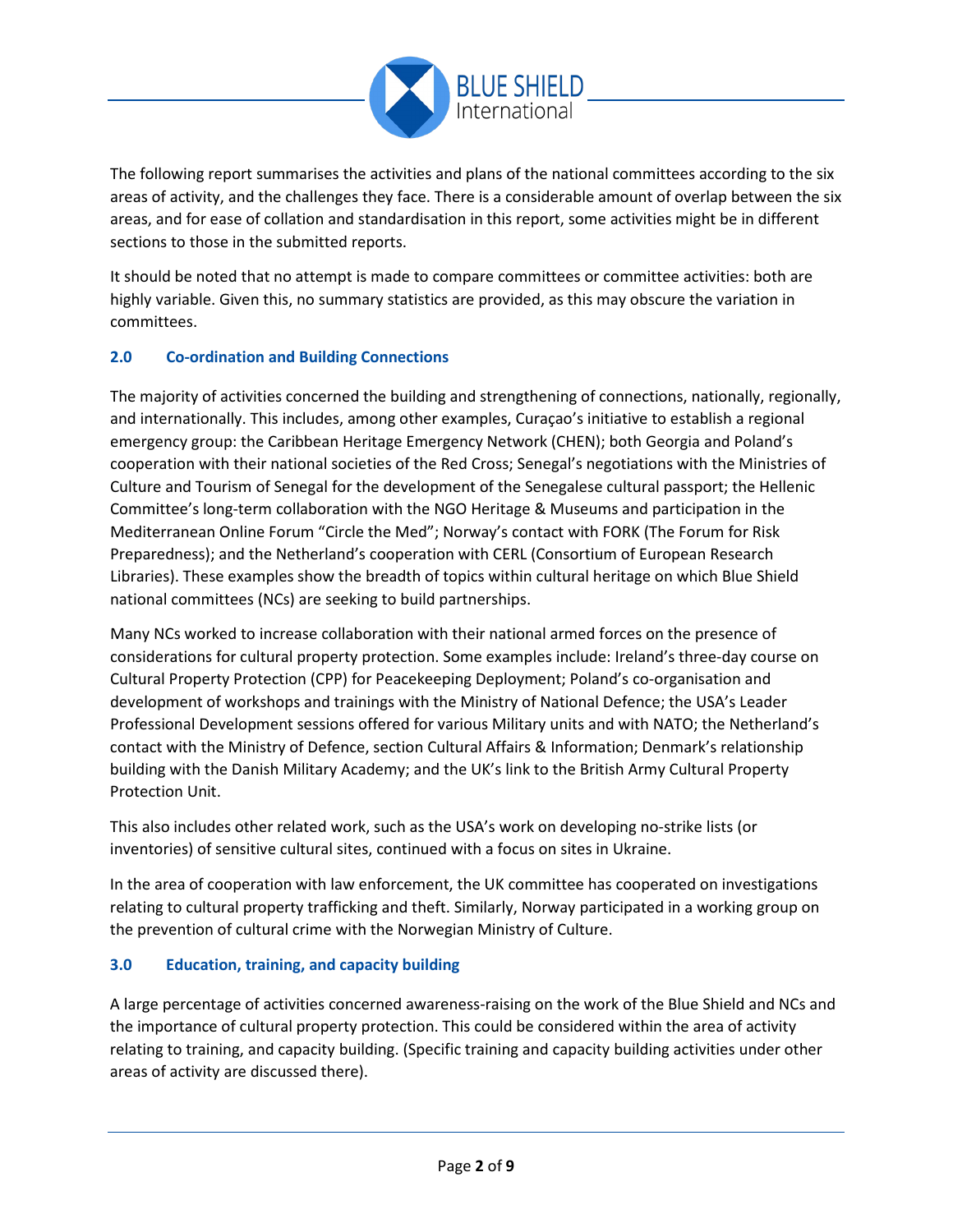

Many NCs carried out work related to raising public awareness, taking advance of social media to reach audiences virtually, such as Denmark's social media awareness-raising campaigns and Germany's "TRA(ffi)CKING CULTURE" campaign. Korea produced a booklet that introduces BSI and its activities distributed to relevant institutions to raise awareness and build potential partnerships. Peru also raised public awareness through efforts to identify monuments with the Blue Shield emblem as part of a public activity with the Municipality of Arequipa, and to carry out activities with heritage volunteers and school children.

Awareness raising activities also included NC presence at various conferences and other events, giving interventions ranging from keynote addresses to educational lectures. Examples include: the Czech Republic's series of lectures on cybersecurity; France's symposium "Bouncing back after the tragedy: heritages and resilience"; North Macedonia's Forum: "Packaging and transport of cultural goods", offered for museum workers; and the Netherland's panel discussion on collection security, panel discussion on water damage to paper collections.

In Georgia, within the ALIPH funded project "Planning for the Safeguarding of Cultural Heritage of Gori", a 2-day training was conducted on preventive conservation and handling of materials. This training targeted museum professionals from all regional museums from the Shida Kartli region (12 museums) and included 20 participants.

Korea has also assisted the BSI Board with enabling future training through supporting the development of the Accreditation for Training Courses document.

Many NCs engaged with students and universities in this work. Germany's "TRA(ffi)CKING CULTURE" campaign is one example. Senegal participated in the training of UGB students of UFR CRAC (Civilizations, Religions, Arts and Communications) through the Heritage Trades Department (MDP) on the heritage profession and on the various UNESCO Conventions. A course was also given by the Secretary General of the HCBS (A.Zervaki) to the School of National Security regarding the international protection of Cultural Heritage. These are just a few examples, as many national committees participated in providing such training and lectures.

National committees were also involved in producing publications, such as two editions of The Journal of the Blue Shield and the book "Legal Protection of the Macedonian Cultural Heritage: views on the Protectionist Awareness in the Post-Socialist Period" by Jovan Ristov from North Macedonia's National Committee.

Tools were also published, including France's "Health Watch, Safety and Security in Containment Situations" to support managers of heritage collections, and Czech Republic's revised edition of the Manual on preventive measures and rescue work in emergency and afterwards for library collections and support activities. Further, many NCs carried out translation work to make existing tools more usable in their national contexts.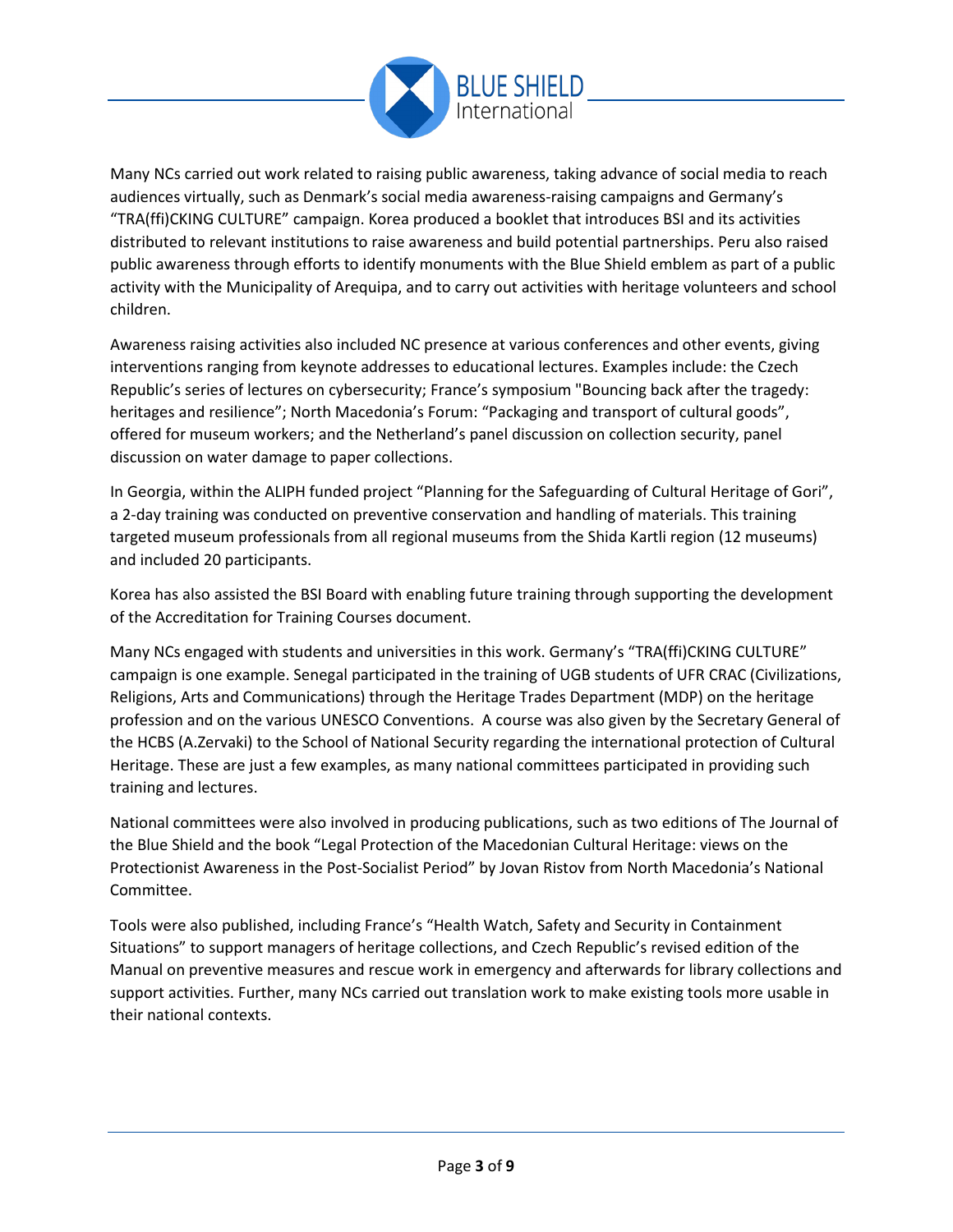

### **4.0 Proactive protection and risk preparedness**

Many training and awareness raising activities concerned risk preparedness and reduction. Australia shared resources and information on natural disasters to member associations and the general public through their website.

One major activity of Blue Shield France is an initiative to improve fire safety, in response to the Notre Dame fire. This including a study on the fire risk in heritage buildings, a study on prevention / prediction / operations measures used in France and abroad, as well as studies, research and full-scale tests on tools for the protection of heritage works when they are exposed to the risk of fire. This information is being used to create a guide for the safety of old buildings, intervention plans, and a national symposium. France is also involved in similar preparedness work concerning flooding through the Heritage and Flooding Mission.

Additional training and capacity building in this area can be seen carried out by Germany's participation in a workshop with the German Archaeological Institute on first aid mechanism for the support of cultural heritage during and after disasters, and Curaçao's presentations on disaster emergency response in regional Caribbean heritage networks.

#### **5.0 Stabilisation and post-disaster recovery**

Blue Shield national committees worked in national and regional networks to assist in post-disaster recovery throughout the year.

Blue Shield Iceland worked in collaboration with the Department of Civil Protection and Emergency Management and the Department of Civil Protection and Emergency Management on recovery to the Technical Museum following a mudslide in Seyðisfjörður.

In terms of information-gathering, BS Australia conducted a survey to quantify the impact of the bushfires and extreme weather events experienced across Australia in the end of 2019 through to 2020 to give insight into the impact on cultural heritage institutions from these events.

In response to the situation in Nagorno-Karabakh, the USA carried out initiatives which included organising a webinar for the Armenian scholarly and heritage community, and carrying out satellite imagery monitoring and analysis of Nagorno-Karabakh region. USCBS further engaged in ongoing collaboration with heritage professionals in Syria and Afghanistan, including a partnership with the Prince Claus Fund which provided funding for the Afghan National Museum to salvage damaged collections in Ghazni. USCBS members also contributed to recovery following the Our Lady Church fire at Sans Souci, Haiti, with Quisqueya University (with support from Prince Claus Fund, and members engaged with the US Cultural Heritage Coordinating Committee (US CHCC) to provide emergency assessments following natural disasters in Puerto Rico and the Bahamas.

During the period of civil unrest experienced in Peru in 2020, the national committee worked with various groups of civil volunteers for the protection of sculptures, public ornaments and cultural heritage in (unnamed) cities.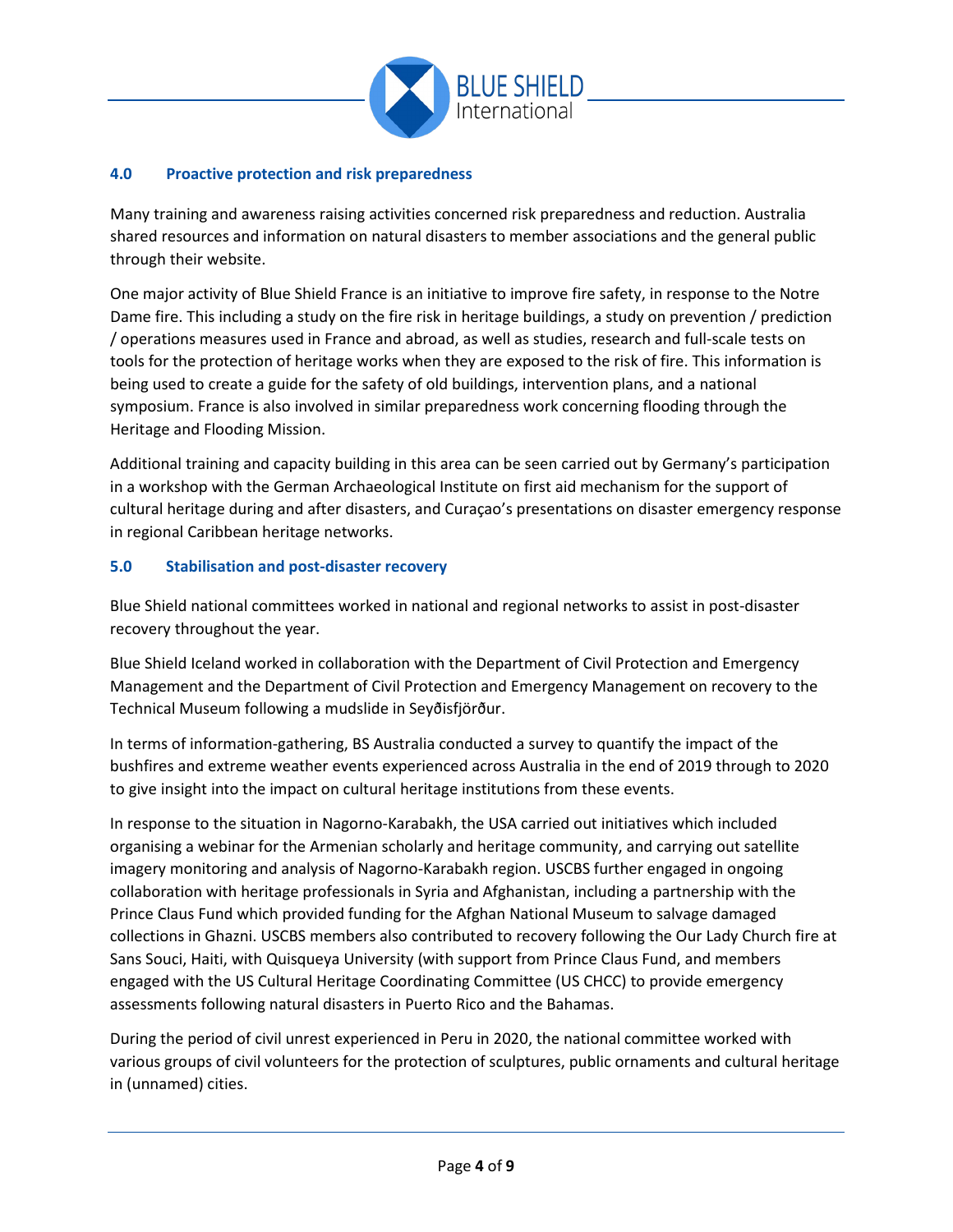

Other work seeks to build capacity in this area. For instance, Ireland was invited to draft guidelines for first responders to emergency situations which included cultural property or a heritage site. These have been drafted and will be formalised in 2021. Korea has carried out work to survey and list cultural heritage that needs priority protection in emergencies

# **6.0 Law, policy development and implementation**

All national committees stated their work or their ambitions to build on their work in an advisory capacity on implementation of the 1954 Hague Convention and its two Protocols and other relevant conventions, including the 1970 Convention and the Kyoto Protocol.

This was the highest priority for the UK Blue Shield committee in 2020. For example, attendance at the cross-Government CPP Working Group and links with the Civil Service and politicians worked towards encouraging and supporting better UK implementation of the 1954 Hague Convention. The UKBS also responded to several Calls for Evidence in various UK government consultations on relevant topics.

Australia also engaged in this way, providing a submission to the 2020 Royal Commission into National Natural Disaster Arrangements and the Parliamentary Inquiry into the destruction of 46,000 year old caves at the Juukan Gorge in the Pilbara region of Western Australia.

USCBS led a coalition of heritage associations and organisations in support of the U.S. process for conducting an international loan of cultural objects. USCBS members gave presentations to allied professional associations on topics in law and policy of cultural heritage preservation.

Poland took steps to encourage Government to adopt the Council of Europe Nicosia Convention and the UNIDROIT Convention on stolen or illegally exported cultural objects.

Georgia held an interagency roundtable meeting in conjunction with the project "Planning for the Safeguarding of Cultural Heritage of Gori" funded by the ALIPH Foundation. This meeting included a discussion on the needs for developing detailed policies and guidelines for the emergency services on how to deal with CP during disasters.

#### **7.0 Challenges in 2020**

Of course, the greatest challenge in 2020 was institutional closures and disruptions to work due to the COVID-19 pandemic. Many national committees had to deal with the cancellation of their planned events, or the rapid necessity for virtual events to be planned in their place.

One example of how national committees responded to the COVID-19 pandemic is the publication of the *Closed by COVID-19 – Checklist for GLAMs and Historical and Heritage Sites* by the Australian National Committee. This provided guidance in closing collections of movable cultural heritage in collecting organisations.

Additional ongoing challenges relate to the lack of funds, including the inability to fundraise without established bank accounts and the inability to establish a website due to lack of funds. Further, almost all national committees rely on volunteers, and many find it difficult to balance Blue Shield engagement with their professional commitments.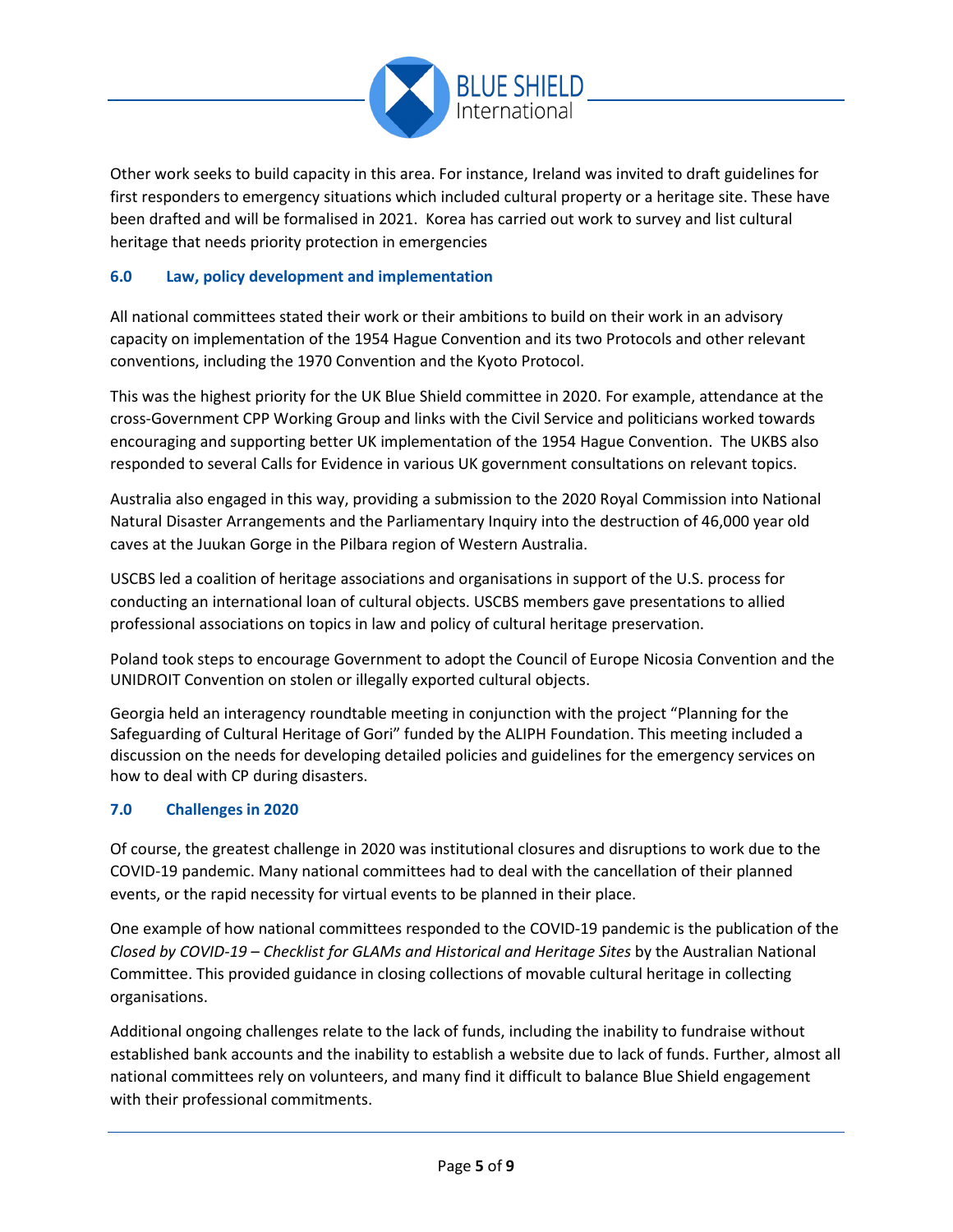

Georgia has found a lack of qualified and motivated specialists to be their main challenge, while Norway found the small size of their committee created a great need to build stronger partnerships.

# **8.0 Looking Forward: Strategic Plans for 2021 and beyond**

### *8.1 Engagement with Armed Forces*

Many national committees look to develop partnerships in the coming year and in the upcoming period (2022-2026). The majority of national committees remark on their ambition to build stronger ties to national armed forces and develop training in cultural property protection.

For example, Korea has the ambition to further develop long-term partnership with their Ministry of Defence, and cooperate with armed forces to conduct CPP exercises, as does the UK. Norway also plans to organize biannual workshops with the Norwegian Defence Department on topics including World Heritage Places in Norway.

Poland also plans to continue cooperation with the armed forces, including through the Military Training Centre for Foreign Operations in Kielce, within the framework of the *training of experts in the protection of cultural heritage*, co-organized with the Minister of Culture, National Heritage and Sports.

#### *8.2 Cooperation and Partnerships*

Czech Republic mentions work to enhance cooperation with the owners of private collections, spreading the information and outputs from the collaboration among private owners to ensure better protection of cultural property. Denmark also seeks to build partnerships that work towards developing risk and crisis management plans for national, state owned, accredited and non-accredited museums and heritage sites in Denmark.

Germany, and many others, will seek to strengthen partnerships with civil society and higher education, such as with the German Red Cross and German universities and other research institutions.

Ireland is also seeking out strengthening diverse partnerships, such as with the Department of Housing, Local Government and Heritage (DHLGH) Department of Tourism, Culture, Arts, Gaeltacht, Sports and Media (DTCAGSM), DHLGH, and the Heritage Council. North Macedonia will seek partnerships with the national society of the Red Cross and UNESCO. The Netherlands has similar plans, developing long-term partnerships with the Netherlands National Commission for UNESCO, Cultural Heritage Agency of the Netherlands, and the Cultural Heritage Agency of the Caribbean.

Building partnerships is essential for France to build capacity towards achieving their long-term goals, which include Prevention of Major Risks, and Emergency Response. Capacity building includes developing partnerships with French research institutions and international heritage organisations, and by developing their volunteer strategy to help volunteers across France engage actively in the Committee's work.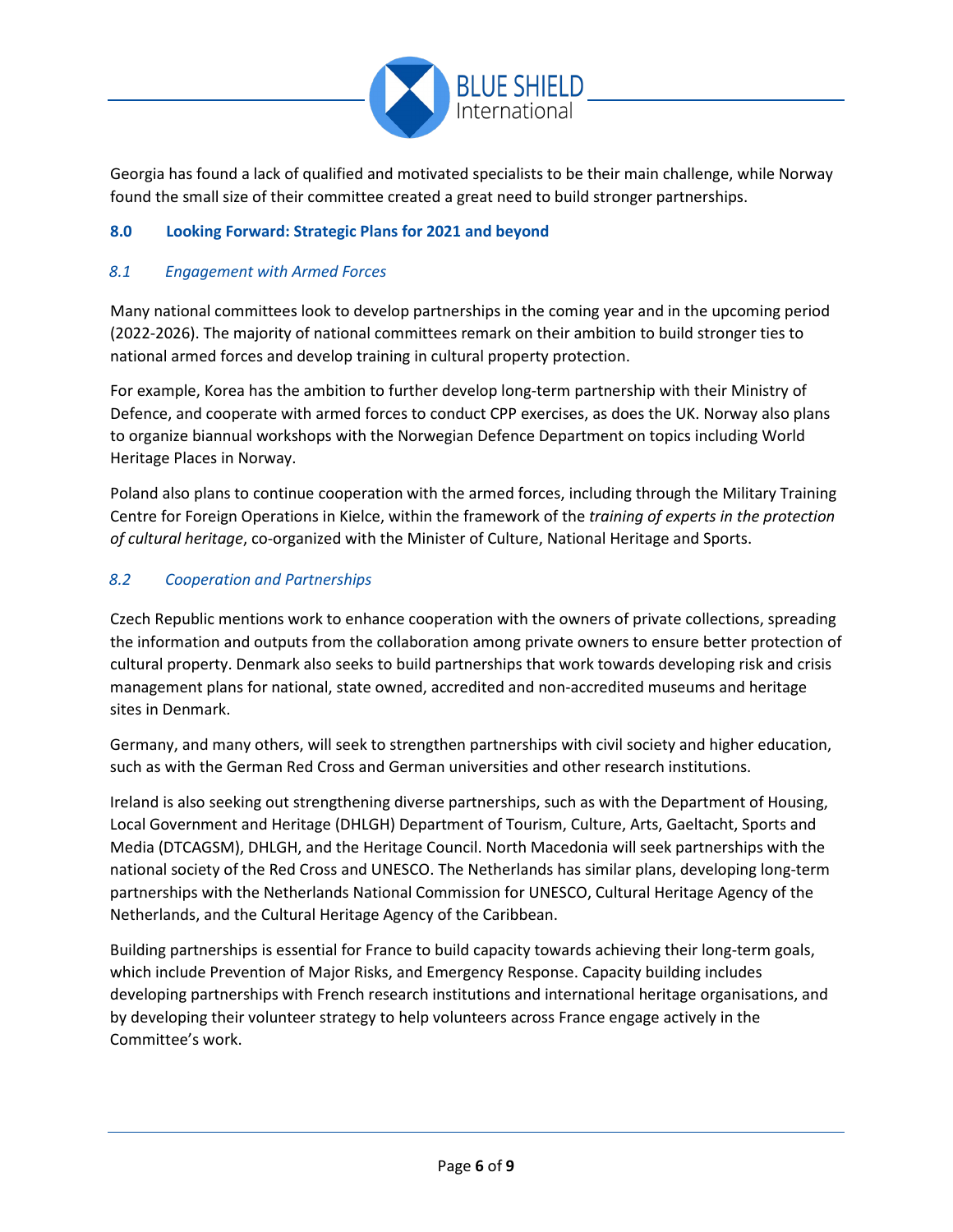

The UK also intend to continue to build relationships with the National Trust, and other partners, and investigate the potential to partner, or work with more closely, the British Red Cross and UK National Commission for UNESCO.

# *8.3 Engagement in Policy and Implementation*

Further, many National Committees seek out to strengthen their engagement in policy and implementation, seeking to support and advise their national government during the ratification process of conventions such as the 1954 Hague Convention and its Protocols, the UNIDROIT Convention, and the Council of Europe Nicosia Convention. The USCBS intend to attempt to open discussions concerning ratification of the Hague Convention Second Protocol, and the status of the USA and UNESCO.

Norway intends to engage in policy at a national level, such as through encouraging revision of the Norwegian Cultural Heritage Act to comply with the 1954 Hague Convention, UNESCO 1970 Convention, UNIDROIT 1995, and the Valetta Convention. Peru also plans to encourage completion of a national law concerning risk management, and push for it to include specific responses when dealing with Cultural Heritage in Emergencies.

# *8.4 Education and Training*

Training is also a key area in future plans. Among many education and training plans, Poland plans to implement the project "Cross-sectoral challenges: specialist in the protection of cultural properties in the event of a crisis and war - development of a postgraduate study program, dedicated to employees operating on the borderline of fields" - financed under the EEA Financial Mechanism for 2014-2021.

Norway plans to develop training courses with the Norwegian Universities and establish research collaboration with the Museum of Cultural History, University of Oslo. Denmark also seeks to give introductory lectures about Blue Shield for students of conservation and tourism.

Iceland will deliver the symposium: *Protecting Cultural heritage in Iceland with emphasis on disaster planning in cultural institutions -situation today and future goal* in 2021 and will work to prepare a course in how to rescue wet material in case of emergency.

In their education strategy, Georgia also includes the element of identifying existing educational materials, translating them into Georgian language and adapting them into specific national materials for education and training.

# *8.5 Awareness-Raising*

Some committees wish to establish a great web presence. Curaçao plans to develop materials to reach citizens, such as an educational pack on cultural heritage aimed at youth. Greece also seeks to establish a greater web presence and host a webinar series to raise awareness for the protection of cultural heritage (both tangible and intangible) in emergency situations in 2021.

Korea plans to organise a series of public workshops to raise awareness on issues relating to cultural property protection.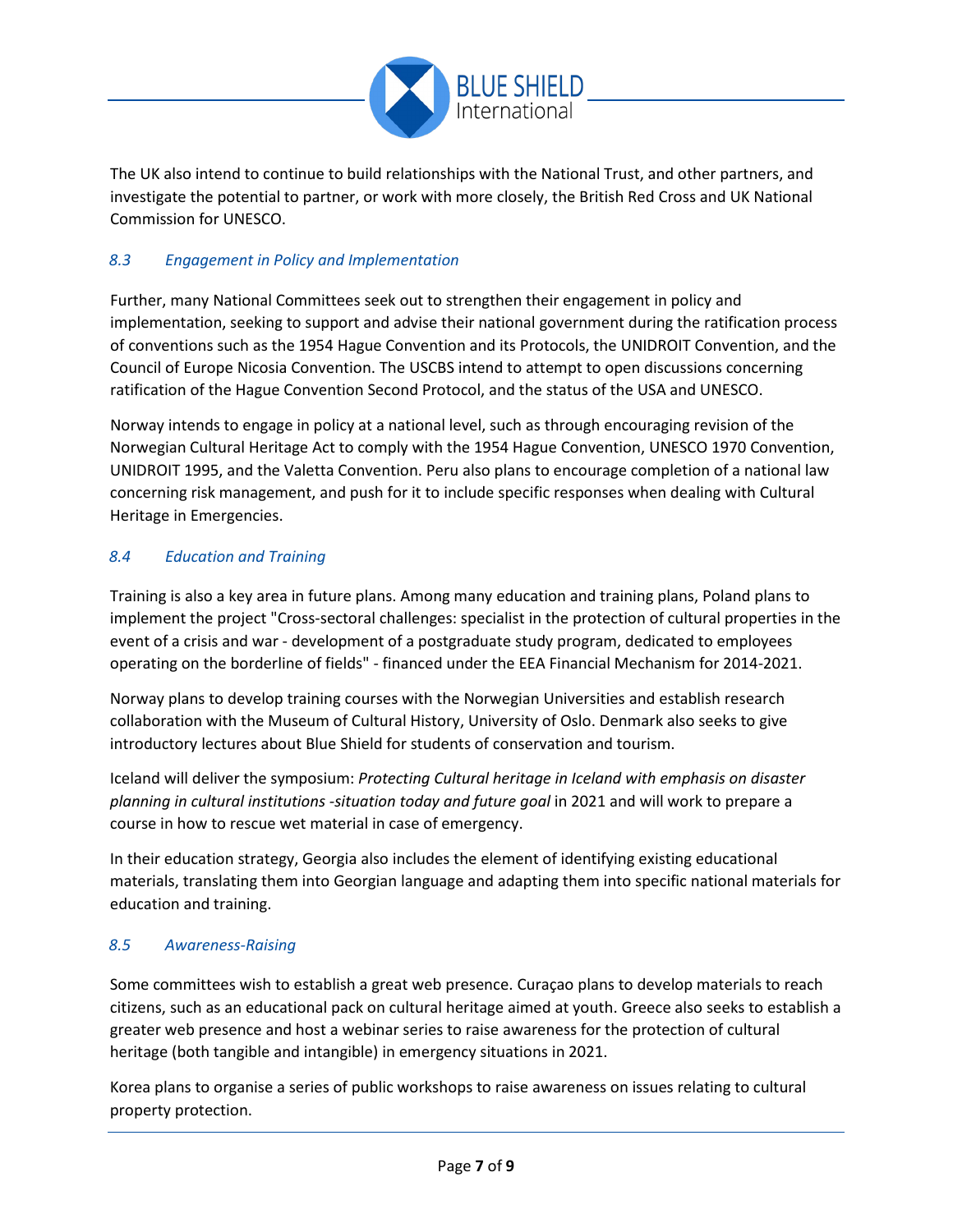

Australia will continue informing their membership through identifying and adapting materials into national context, such as those concerning complex and other disasters and domestic emergencies, looting and illicit trafficking.

# *8.6 Emergency Preparedness and Response*

Georgia will continue work on the project "Planning for the Safeguarding of Cultural Heritage of Gori" funded by the ALIPH Foundation, including drafting the first-ever disaster risk management plan for Gori Museum of Ethnography and History.

North Macedonia will work extensively to resolve the lack of appropriate lists and categorizations of this cultural heritage in the country. Senegal, too, plans to build capacity for cultural property protection through working to support applications for "Enhanced Protection" status for endangered African heritage, organising training of border officials (police and customs) on the illicit trafficking of cultural properties, and establishing of a corps of cultural heritage volunteers in Africa.

The Netherlands seeks to support proactive protection and risk preparedness, for example by setting up a national contact point for expertise on emergency preparedness and hazard mitigation. Similarly, Peru and Georgia seek to establish networks of national first responders for cultural heritage in emergencies.

The USCBS plans to continue work with national partners during armed conflict, disaster, and domestic / national emergencies to carry out the specific roles and responsibilities already identified as appropriate for the national Blue Shield committee to aid in emergency response.

Several national committees mentioned increased work around climate change and national disasters. Australia will continue encourage research into Disaster Preparedness, Disaster Recovery and Cultural Property Protection, and host/organise seminars, workshops, and conferences. UKBS intends to engage in COP26 in late 2021.

# **9.0 Summary**

While COVID-19 was a challenge for all NCs, some were more affected than others, indicating NCs that depend mostly on planned events (panels, talks) for the bulk of their activity.

Denmark was one such example - their activity over the last year has mostly concerned social media engagement, as in-person events were cancelled, and they struggled with the capacity of their members to dedicate time to the committee. A similar issue was faced by Norway.

NCs all have different capacity, which renders comparison difficult. Peru's NC engaged in multiple activities, but they all had more to do with public awareness-raising at a smaller scale than the work of other committees. However, this appears to be a lot of activity in relation to their level of capacity. The situation was seen in Senegal. Some NCs, like Georgia and Iceland, based all activity around mostly one project. However, Georgia had a wide range of activity associated with their project at the Gori museum, while Iceland had limited engagement with recovery of the museum at Seyðisfjörður.